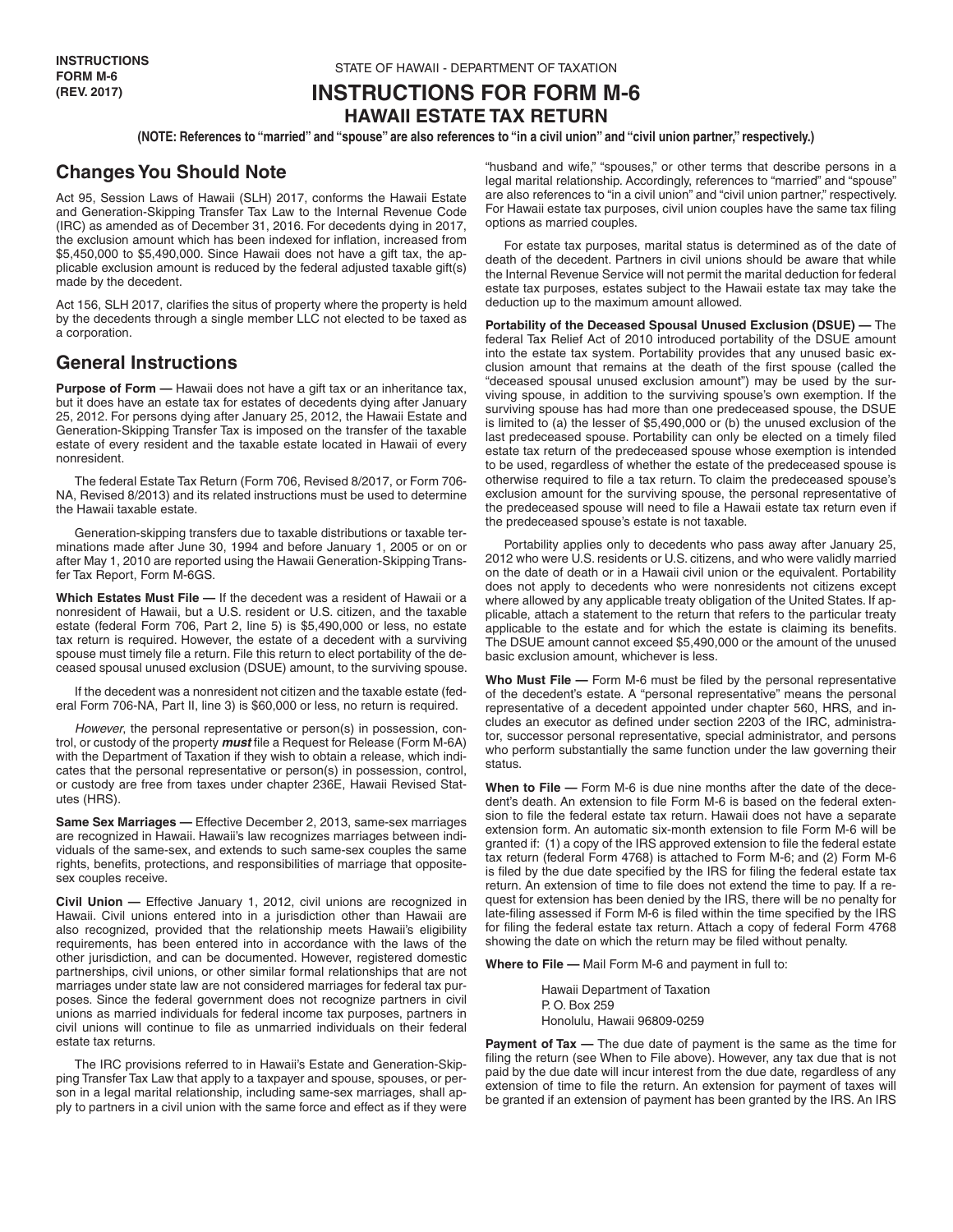approved copy of federal Form 4768 must be submitted with Form M-6. If a request for extension of time to pay the federal estate tax is denied by the IRS, there will be no penalty assessed if the Hawaii estate tax is paid within the time specified by the IRS.

The tax is due nine months after the date of the decedent's death. Pay the amount shown on Schedule D, line 6 of this return. Attach a check or money order payable to "Hawaii State Tax Collector" to the return. Please write the decedent's name, social security number and "Form M-6" on the check. Pay in U.S. dollars drawn on any U. S. bank. Do not send cash.

**IRC Section 6166 Installment Payments —** If the gross estate includes an interest in a closely-held business, you may be able to elect to pay part of the federal estate tax in installments under IRC section 6166. If the federal estate tax is paid in installments under IRC section 6166, then an election may be made to pay part of the Hawaii estate tax in installments.

The portion of the Hawaii estate tax which is subject to deferral or payable in installments is determined by multiplying the Hawaii estate tax by a fraction, the numerator of which is the gross value of the assets included in the transferred property having a tax situs in this State and for which the IRS has granted a deferred or installment payment plan, and the denominator of which is the gross value of all assets included in the transferred property having a tax situs in this State. Deferred payments and installment payments, with interest, shall be paid at the same time and in the same manner as payments of the federal transfer tax are required to be made under the federal extension. Calculate the amount of interest on unpaid amounts at the rate of 2/3 of 1% per month or part of a month. If the IRS accelerates the payment of the tax, any amount due shall be accelerated for Hawaii purposes. Attach a copy of the approved federal Form 4768 to Form M-6. Also, attach any documents that are required to be attached to federal Form 706.

**Amount Paid with Extension —** Persons who will be filing Form M-6 after the filing deadline (nine months after the date of the decedent's death) because they have requested an automatic extension of time to file must make a tax payment prior to filing Form M-6 by submitting Form VP-2 and payment for the taxes due. Include this amount on Schedule D, line 5.

**Required Attachments —** The following items must be submitted with Form M-6:

- Federal Form 706 (Revised 8/2017) completed through Part 2, line 12 or
- Federal Form 706-NA (Revised 8/2013) completed through Part II, line 8;
- Federal schedules with federal Forms 712, as required;
- Death certificate;
- Will;
- Trusts;
- Power of appointment documents;
- A copy of another state's estate tax return or foreign estate tax return, if the estate is subject to other estate taxes; and
- Any valuations or appraisals.

**Amended Return —** If changes need to be made to Form M-6, an amended return must be filed. Check the box on Form M-6, page 1, to indicate that it is an amended return. Complete Form M-6 with all of the correct information and attach Schedule AMD, Explanation of Changes on Amended Return, to the return. Also, attach all schedules, forms, and other documents required to file a complete return. Attach any federal Form 706 schedules affected by the corrections or changes.

#### **Penalty and Interest —**

- (a) *Penalty* for failure to file is equal to 5% of the tax due for each month or part of a month that the return is delinquent, up to a maximum of 25% of the tax payable.
- (b) *Penalty* for failure to pay after filing timely return is 20% of the tax unpaid within 60 days of the prescribed due date.

(c) *Interest* at the rate of 2/3 of 1% per month or part of a month shall be assessed on unpaid taxes and penalties beginning with the first calendar day after the date prescribed for payment, whether or not that first calendar day falls on a Saturday, Sunday, or legal holiday.

**Where to Get More Information —** More information is available on the Department's website at **tax.hawaii.gov** or you may contact a customer service representative at:

|       | Voice: 808-587-4242<br>1-800-222-3229 (Toll-Free)                                 |
|-------|-----------------------------------------------------------------------------------|
|       | Telephone for the Hearing Impaired:<br>808-587-1418<br>1-800-887-8974 (Toll-Free) |
| Fax:  | 808-587-1488                                                                      |
|       | E-mail: Taxpayer.Services@hawaii.gov                                              |
| Mail: | <b>Taxpayer Services Branch</b><br>P.O. Box 259                                   |

Honolulu, HI 96809-0259

#### **Definitions —**

"Nonresident" means a decedent who was not domiciled in Hawaii at time of death.

"Nonresident not citizen" means a decedent required to file under subchapter B of chapter 11 of the Internal Revenue Code.

"Resident" means a decedent who was domiciled in Hawaii at the time of death.

# **Specific Instructions**

If you are filing for the estate of a decedent who was a resident of Hawaii and a U.S. resident or citizen on the date of death, complete Schedules A and D. If you are filing for the estate of a decedent who was a nonresident of Hawaii and a U.S. resident or citizen on the date of death, complete Schedules B and D. If you are filing for the estate of a decedent who was a nonresident not a citizen of the U.S., complete Schedules C and D.

If you are a personal representative electing to transfer the DSUE amount to the surviving spouse, you must also complete Part 2.

#### **PART 1 - ESTATE TAX COMPUTATION**

#### **SCHEDULE A - RESIDENT DECEDENT'S ESTATE**

**Complete United States Estate (and Generation-Skipping Transfer) Tax Return (federal Form 706) —** The United States Estate (and Generation-Skipping Transfer) Tax Return (federal Form 706 Revised 8/2017) must be filed with this return for decedents dying after December 31, 2016. Federal Form 706 should be completed using federal estate tax law as of December 31, 2016 to arrive at the Hawaii taxable estate. Federal Form 706 (used by estates of residents of Hawaii) should be completed through Part 2, line 12. Include any schedules and federal Forms 712 as required. Identify any Hawaii property.

**Schedule A, Line 2.** — If the amount entered on line 2 is zero, go to Part 2 if the decedent is married and the surviving spouse will claim the DSUE amount.

**Schedule A, Line 4. —** For purposes of calculating the value of the gross estate, deductions, and taxable estate, a taxpayer may not make one election for federal estate tax purposes and another for Hawaii estate tax purposes with the following exception. If the decedent was a partner in a civil union or registered domestic partnership which is recognized in Hawaii for decedents dying after December 31, 2016 and is survived by their partner, a different election is permitted for Hawaii estate tax purposes. In these cases, a "Recomputed-Hawaii only" federal Form 706 must be completed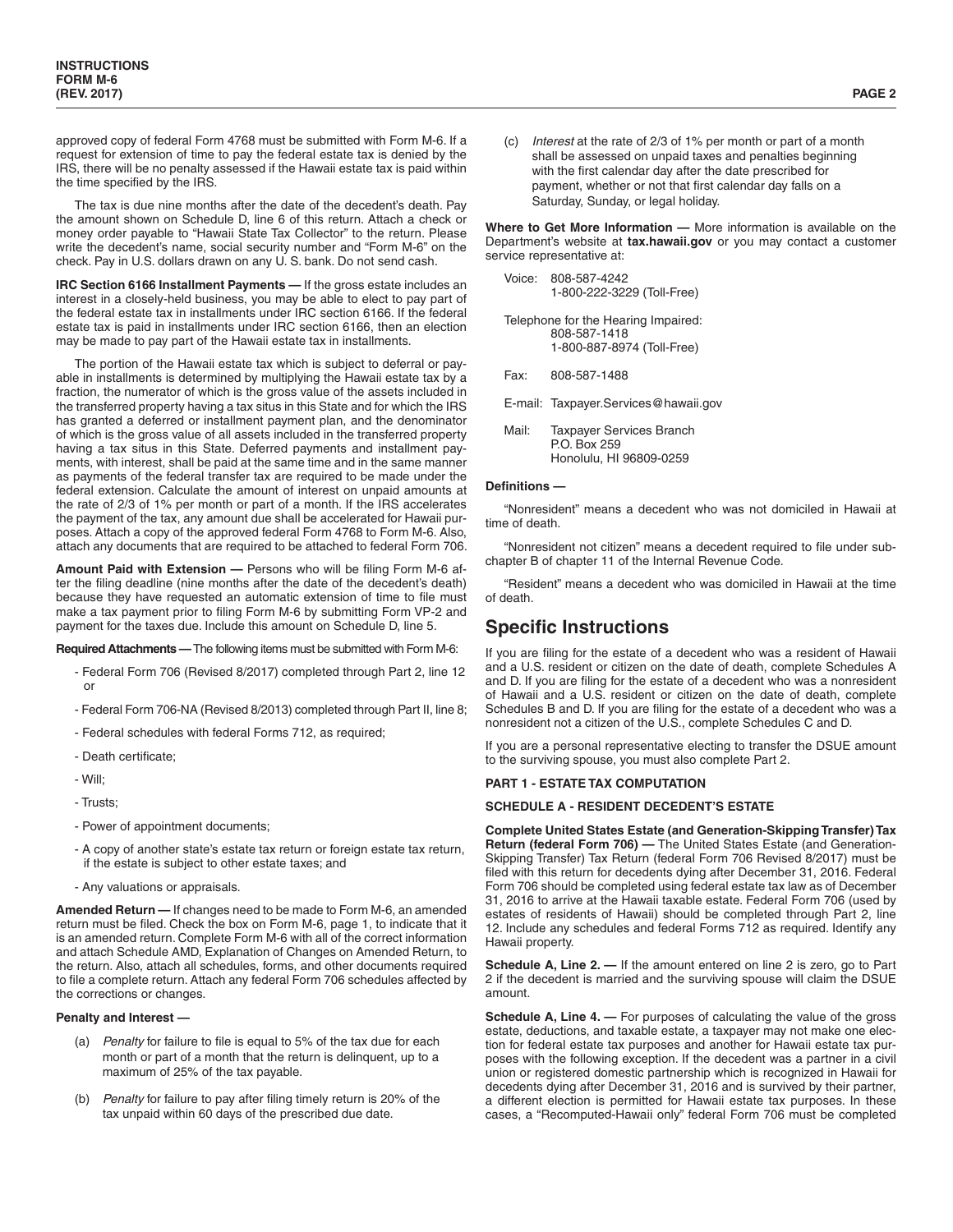as though the IRC treated a civil union partner as a valid surviving spouse in order to properly compute the Hawaii estate tax liability. Prepare and attach the recomputed Hawaii only form, along with any applicable schedules and attach this to the Hawaii estate tax return. The "Recomputed-Hawaii only" federal Form 706 should be clearly marked "Recomputed-Hawaii only" on the top of each page. It is not necessary to submit recomputed schedules or statements if they are not different from the actual submitted federal return. DO NOT FILE THESE RECOMPUTED FORMS WITH THE IRS. Use the recomputed amounts in completing the Hawaii estate tax return where information is required from the federal estate tax return. Also attach a copy of federal Form 706 that was filed with the IRS (including all schedules and statements) when filing the Hawaii return.

**Schedule A, Line 8. —** If the decedent was a surviving spouse who received a DSUE amount from one or more predeceased spouses, enter the DSUE amount on line 8. If none, enter zero. Enter the name, tax identification number, and date of death of the predeceased spouse(s) whose unused exclusion amount is claimed as portable in the space provided. Attach a copy of Form M-6 showing the election made by the estate of the predeceased spouse(s).

**Schedule A, Line 11.** — Compute the tax for the amount shown on line 10 based on the tax rate schedule on page 4 of Form M-6. If the amount entered on line 11 is zero, go to Part 2 if the decedent was married and the surviving spouse will claim the DSUE amount.

**Schedule A, Line 16. —** Skip Schedules B and C and go to Schedule D.

## **SCHEDULE B - NONRESIDENT DECEDENT'S ESTATE**

**Complete United States Estate (and Generation-Skipping Transfer) Tax Return (federal Form 706) —** The United States Estate (and Generation-Skipping Transfer) Tax Return (federal Form 706 Revised 8/2017) must be filed with this return for decedents dying after December 31, 2016. Federal Form 706 should be completed using federal estate tax law as of December 31, 2016 to arrive at the Hawaii taxable estate. Federal Form 706 (used by estates of nonresidents of Hawaii but U.S. residents or citizens) should be completed through Part 2, line 12. Include any schedules and federal Forms 712 as required. Identify any Hawaii property.

**Schedule B, Line 1. —** Reciprocity exemption: A nonresident decedent's estate is exempt from Hawaii's estate tax if the nonresident's state of domicile exempts the property of Hawaii residents from estate, inheritance, or other death taxes normally imposed by the domicile state. The exemption must be applicable to the decedent based on the date of death and such exemption must specifically reference Hawaii, or must contain a reciprocal provision under which nonresidents of the domicile state are exempted from applicable death taxes with respect to property or transfers which would otherwise be subject to the jurisdiction of that state. The nonresident decedent must also have been a citizen and resident of the U.S. at the time of death.

Entries for property having a situs in Hawaii, Hawaii taxable estate, and Hawaii estate tax should all be zero if all of the decedent's Hawaii assets are exempt pursuant to the applicable agreement or statutory provisions. Although there may be no tax due, if the decedent's estate is required to file a federal estate tax return, a Hawaii estate tax return must also be filed, setting forth the property in Hawaii but with a value of zero. Attach a statement to the Hawaii estate tax return that refers to the particular agreement or statutory provisions applicable to the estate and for which the estate is claiming its benefits.

**Schedule B, Line 2. —** If the amount entered on line 2 is zero, go to Part 2 if the decedent is married and the surviving spouse will claim the DSUE amount.

**Schedule B, Line 4.** — For purposes of calculating the value of the gross estate, deductions, and taxable estate, a taxpayer may not make one election for federal estate tax purposes and another for Hawaii estate tax purposes with the following exception. If the decedent was a partner in a civil union or registered domestic partnership which is recognized in Hawaii for decedents dying after December 31, 2016 and is survived by their partner, a different election is permitted for Hawaii estate tax purposes. In these cases, a "Recomputed-Hawaii only" federal Form 706 must be completed as though the IRC treated a civil union partner as a valid surviving spouse in order to properly compute the Hawaii estate tax liability. Prepare and attach the recomputed Hawaii only form, along with any applicable schedules and attach this to the Hawaii estate tax return. The "Recomputed-Hawaii only" federal Form 706 should be clearly marked "Recomputed-Hawaii only" on the top of each page. It is not necessary to submit recomputed schedules or statements if they are not different from the actual submitted federal return. DO NOT FILE THESE RECOMPUTED FORMS WITH THE IRS. Use the recomputed amounts in completing the Hawaii estate tax return where information is required from the federal estate tax return. Also attach a copy of federal Form 706 that was filed with the IRS (including all schedules and statements) when filing the Hawaii return.

**Schedule B, Line 10. —** If the decedent was a surviving spouse who received a DSUE amount from one or more predeceased spouses, enter the DSUE amount on line 10. If none, enter zero. Enter the name, tax identification number, and date of death of the predeceased spouse(s) whose unused exclusion amount is claimed as portable in the space provided. Attach a copy of Form M-6 showing the election made by the estate of the predeceased spouse(s).

**Schedule B, Line 13. —** Compute the tax for the amount shown on line 12 based on the tax rate schedule on page 4 of Form M-6. Skip Schedules A and C and go to Schedule D. If the amount entered on line 13 is zero, go to Part 2 if the decedent was married and the surviving spouse will claim the DSUE amount.

#### **SCHEDULE C - NONRESIDENT ALIEN DECEDENT'S ESTATE**

**Complete United States Estate (and Generation-Skipping Transfer) Tax Return, Estate of nonresident not a citizen of the United States (federal Form 706-NA) —** The United States Estate (and Generation-Skipping Transfer) Tax Return, Estate of a decedent who was a nonresident not citizen of the U.S. (federal Form 706-NA Revised 8/2013) must be filed with this return for decedents dying after December 31, 2016. Federal Form 706- NA should be completed using federal estate tax law as of December 31, 2016 to arrive at the Hawaii taxable estate. Federal Form 706-NA (used by estates of nonresidents not citizens) should be completed through Part II, line 8. Include any schedules and federal Forms 712 as required. Identify any Hawaii property.

The transfer of a nonresident not citizen's property is exempt from Hawaii's Estate and Generation-Skipping Transfer Tax to the extent that the property of residents is exempt from taxation under the laws of the state in which the nonresident not citizen, is domiciled; except that the following shall be subject to Hawaii's tax:

- 1. Real property located in Hawaii, whether or not held in a trust the corpus of which is included in a decedent's gross estate for federal estate tax purposes;
- 2. A beneficial interest in a land trust that owns real property located in Hawaii; and
- 3. Tangible and intangible personal property having a situs in Hawaii, including:
	- a. Shares of stock owned by a nonresident not citizen, if issued by a domestic corporation;
	- b. Any property of which the decedent has made a transfer, by trust or otherwise, within the meaning of IRC sections 2035 to 2038, inclusive, if situated in Hawaii either at the time of the transfer or at the time of the decedent's death; and
	- c. Debt obligations of a Hawaii person or the state of Hawaii, or any political subdivision thereof, owned and held by a nonresident not citizen.

**Schedule C, Line 2. —** If the amount entered on line 2 is zero, go to Part 2 if the decedent was married and the surviving spouse will claim the DSUE amount.

**Schedule C, Line 4. —** For purposes of calculating the value of the gross estate, deductions, and taxable estate, a taxpayer may not make one election for federal estate tax purposes and another for Hawaii estate tax pur